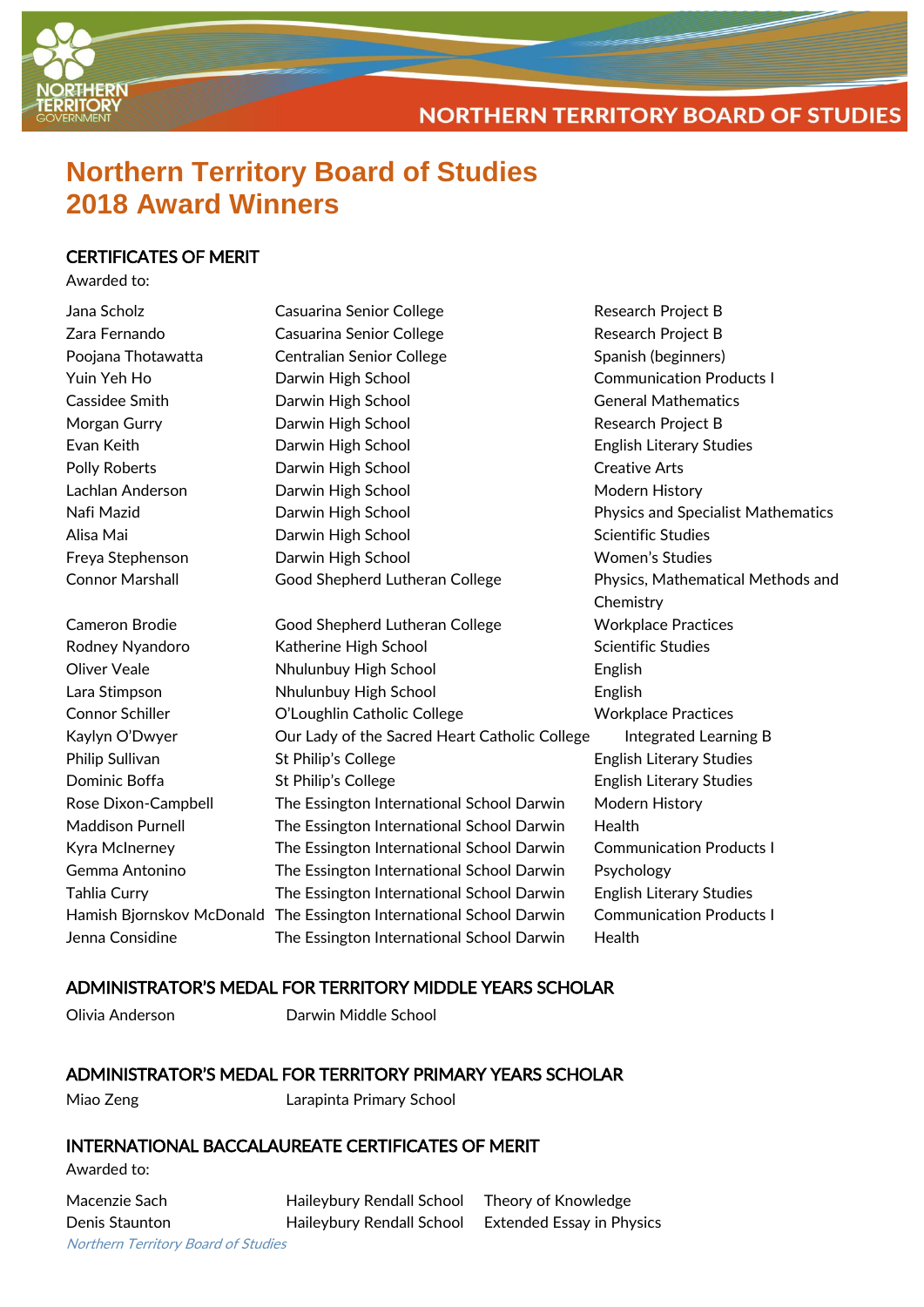|                          | SALLY BRUYN SENIOR PRIMARY SCHOOL SCIENCE AWARD                                 |
|--------------------------|---------------------------------------------------------------------------------|
| Anais Henry-Martin       | <b>Stuart Park Primary School</b>                                               |
|                          | ROTARY CLUB OF DARWIN IAN MACGREGOR AWARD FOR EXCELLENCE IN ENGLISH             |
| Oliver Veale             | Nhulunbuy High School                                                           |
|                          | ROTARY CLUB OF DARWIN IAN MACGREGOR AWARD FOR ENGLISH LITERARY STUDIES          |
| Dominic Boffa            | St Philip's College                                                             |
|                          | ROTARY CLUB OF DARWIN IAIN SMITH AWARD FOR HISTORY                              |
| Rose Dixon-Campbell      | The Essington International School Darwin                                       |
|                          | MENZIES SCHOOL OF HEALTH RESEARCH BIOLOGY AWARD                                 |
| Leah Beissel             | Northern Territory Christian College                                            |
| <b>MATHEMATICS AWARD</b> | MATHEMATICS TEACHERS ASSOCIATION OF THE NORTHERN TERRITORY VIC CZERNEZKYJ       |
| Nafi Mazid               | Darwin High School                                                              |
|                          | DEPARTMENT OF TREASURY AND FINANCE MATHEMATICS AWARD                            |
| Cassidee Smith           | Darwin High School                                                              |
|                          | LAW SOCIETY NORTHERN TERRITORY AWARD FOR LEGAL STUDIES                          |
| Tahlia Curry             | The Essington International School Darwin                                       |
|                          | DEPARTMENT OF TRADE, BUSINESS AND INNOVATION AWARD FOR BUSINESS AND ENTERPRISE  |
| Alisa Mai                | Darwin High School                                                              |
|                          | ROYAL AUSTRALIAN CHEMICAL INSTITUTE CHEMISTRY AWARD                             |
| Connor Marshall          | Good Shepherd Lutheran College                                                  |
|                          |                                                                                 |
|                          | AUSTRALIAN METEOROLOGICAL AND OCEANOGRAPHIC SOCIETY PHYSICS AWARD               |
| Nafi Mazid               | Darwin High School                                                              |
|                          | INTERNATIONAL ASSOCIATION OF HYDROGEOLOGISTS (NT BRANCH) GEOGRAPHY AWARD        |
| Zachariah Zorn           | Good Shepherd Lutheran College                                                  |
|                          | AUSTRALIAN COMPUTER SOCIETY ICT AWARD FOR INFORMATION TECHNOLOGY                |
| Hannah Tregloan          | The Essington International School Darwin                                       |
| AWARD                    | AUSTRALIAN VETERINARY ASSOCIATION (NT DIVISION) DENNIS THOMSON MEMORIAL SCIENCE |
| <b>Connor Marshall</b>   | Good Shepherd Lutheran College                                                  |
|                          |                                                                                 |

# NORTHERN TERRITORY BOARD OF STUDIES LANGUAGES AWARD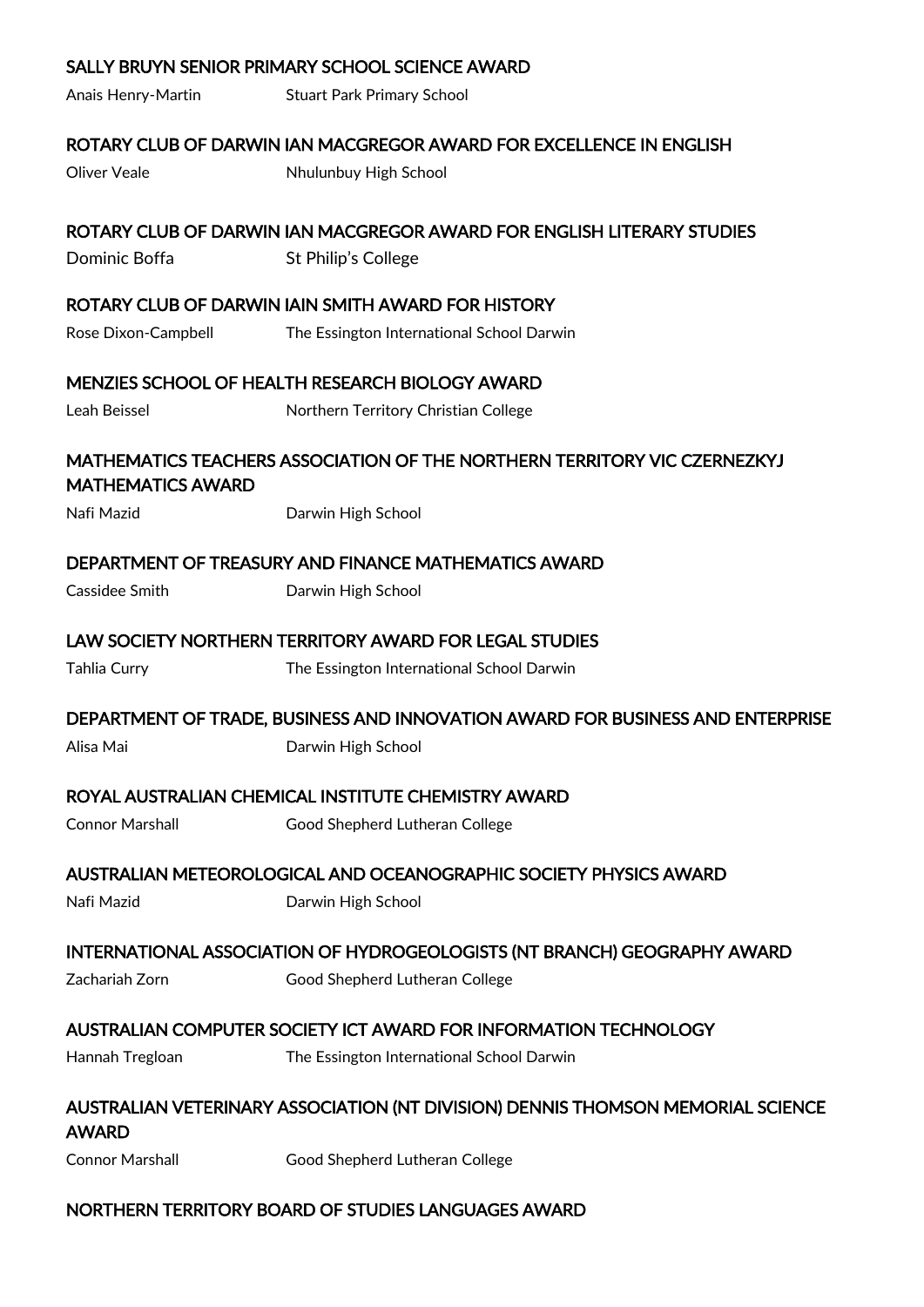| Jessica Aryanto                   | St John's Catholic College                                                     |
|-----------------------------------|--------------------------------------------------------------------------------|
|                                   | <b>GTNT 2018 MOST OUTSTANDING SCHOOL-BASED APPRENTICE AWARD</b>                |
| Matthew Woods                     | O'Loughlin Catholic College                                                    |
| NT MUSIC SCHOOL MUSIC AWARD       |                                                                                |
| Joel Keith                        | Darwin High School                                                             |
| <b>EDUCATION AWARD</b>            | AUSTRALIAN COUNCIL FOR HEALTH, PHYSICAL EDUCATION AND RECREATION (NT) HEALTH   |
| Jenna Considine                   | The Essington International School Darwin                                      |
| <b>EDUCATION AWARD</b>            | AUSTRALIAN COUNCIL FOR HEALTH, PHYSICAL EDUCATION AND RECREATION (NT) PHYSICAL |
| Sophie Gaynor                     | Our Lady of the Sacred Heart Catholic College                                  |
|                                   | <b>TELSTRA REMOTE ABORIGINAL STUDENT AWARD</b>                                 |
| Tahlia Lester                     | Northern Territory School of Distance Education                                |
|                                   | KARMI SCENEY ABORIGINAL URBAN EXCELLENCE AND LEADERSHIP AWARD                  |
| Elton Huddleston                  | NT Christian College                                                           |
|                                   | KARMI SCENEY ABORIGINAL REMOTE EXCELLENCE AND LEADERSHIP AWARD                 |
| Corben Nabanardi                  | Jabiru Area School and NT School of Distance Education                         |
|                                   | <b>CHARLES DARWIN UNIVERSITY TOP ABORIGINAL ATAR AWARD</b>                     |
| Kaimani Hendry                    | St Philip's College                                                            |
|                                   | CHARLES DARWIN UNIVERSITY TOP TEN AUSTRALIAN TERTIARY ADMISSION RANK AWARDS    |
| <b>Connor Marshall</b>            | Good Shepherd Lutheran College                                                 |
| Nafi Mazid<br><b>Tahlia Curry</b> | Darwin High School<br>The Essington International School Darwin                |
| Dominic Boffa                     | St Philip's College                                                            |
| <b>Finlay Dale</b>                | <b>Palmerston College</b>                                                      |
| Evan Keith                        | Darwin High School                                                             |
| Aidan Hookey                      | St Philip's College                                                            |
| Philip Sullivan                   | St Philip's College                                                            |
| Morgan Gurry<br>Matthew Chapman   | Darwin High School<br>Darwin High School                                       |
|                                   | <b>INTERNATIONAL BACCALAUREATE MOST OUTSTANDING STUDENT AWARD</b>              |
| Macenzie Sach                     | Haileybury Rendall School                                                      |
| Denis Staunton                    | Haileybury Rendall School                                                      |